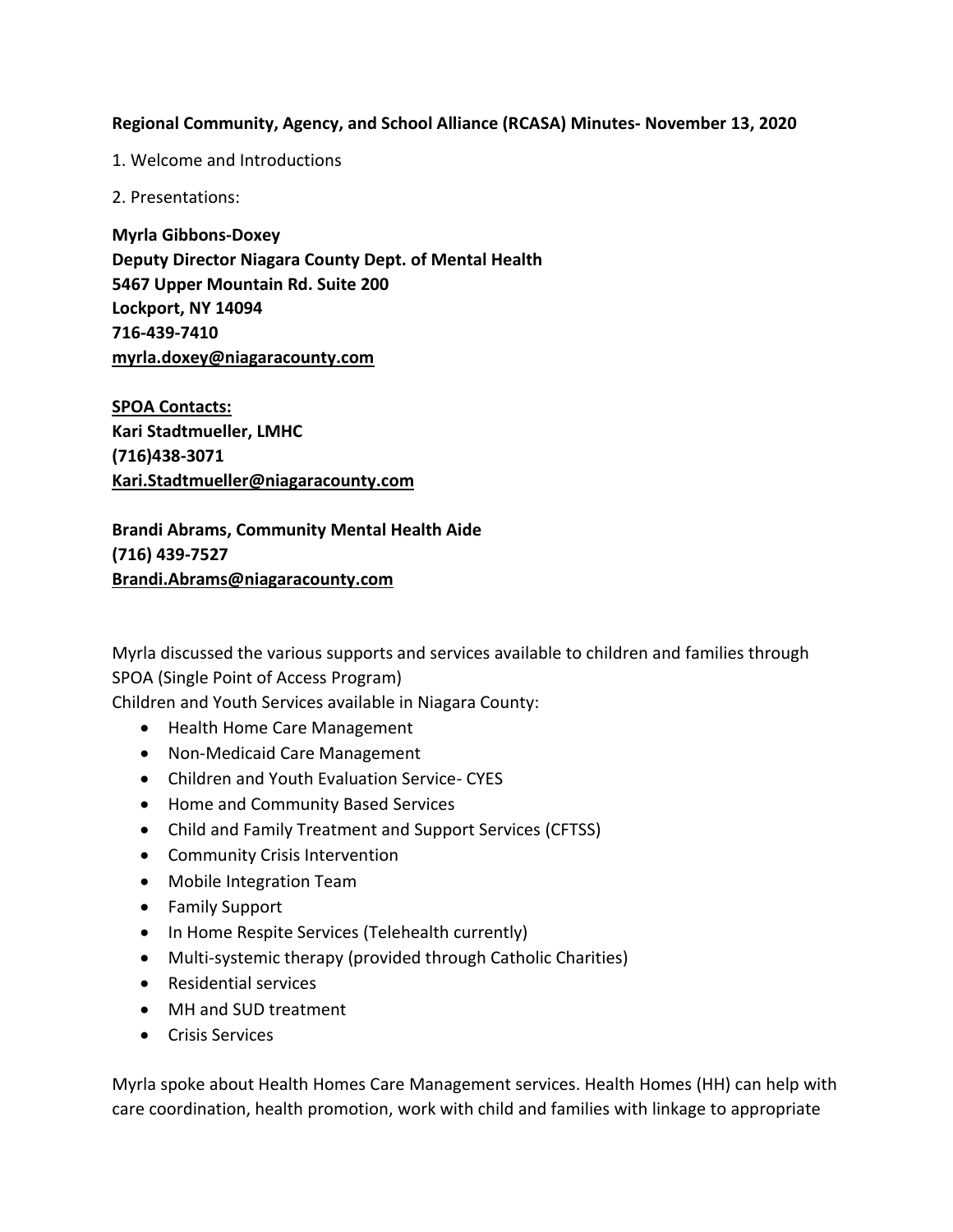services. There are numerous care management agencies through HH, which allows a choice for families.

Criteria for Children's Health Home:

- Have Medicaid
- Have chronic health, medical, and/or mental health conditions
- Severe Emotional Disturbance/SPMI (Severe Persistent Mental Illness)
- Two chronic medical conditions
- HIV/AIDS
- Complex Trauma

Myrla discussed non-Medicaid Care Management, which is available through SPOA. Niagara County has a set number of Non-Medicaid Care Management slots available to children who do not have Medicaid or private insurance. There are two providers for children in Niagara County: New Directions Youth and Family Service and Pinnacle Community Services.

SPOA manages the non-medical slots and waitlist. Provide the same services as HH Care Management. Can assist with linkage to CYES (for youth only) if needed.

Children and Youth Evaluation Services (CYES) is available for a child that does not have Medicaid but could benefit from higher level of services such as Home and Community Base Services (HCBS) or Child and Family Treatment & Support Services (CFTSS).

CYES can be reached at 1-833-333-CYES. Once an application has been submitted, CYES will review the referral. A nurse will meet with the child and family to assess the need for additional services. CYES can assist the family with applying for Medicaid under family of one in order to obtain HCBS or CFTSS.

Myrla also discussed Youth HCBS Services formerly known as waivers. With recent system changes, NY State allows any child that qualifies for HCBS to access any of the higher level "waiver" services that the child could benefit from. Youth HCBS services include: community habilitation, day habilitation, caregiver/family support and services, community self-advocacy training and support, prevocational services, supported employment, respite services, palliative care, environmental modifications, vehicle modifications, adaptive assistive equipment, and non-medical transportation.

Referrals for SPOA can be found online or you can call the SPOA Department for an application. Children's SPOA referral: [https://www.niagaracounty.com/Departments/Mental-Health-](https://www.niagaracounty.com/Departments/Mental-Health-Substance-Abuse-Sevices/Child-Sinle-Point-of-Access)[Substance-Abuse-Sevices/Child-Sinle-Point-of-Access](https://www.niagaracounty.com/Departments/Mental-Health-Substance-Abuse-Sevices/Child-Sinle-Point-of-Access)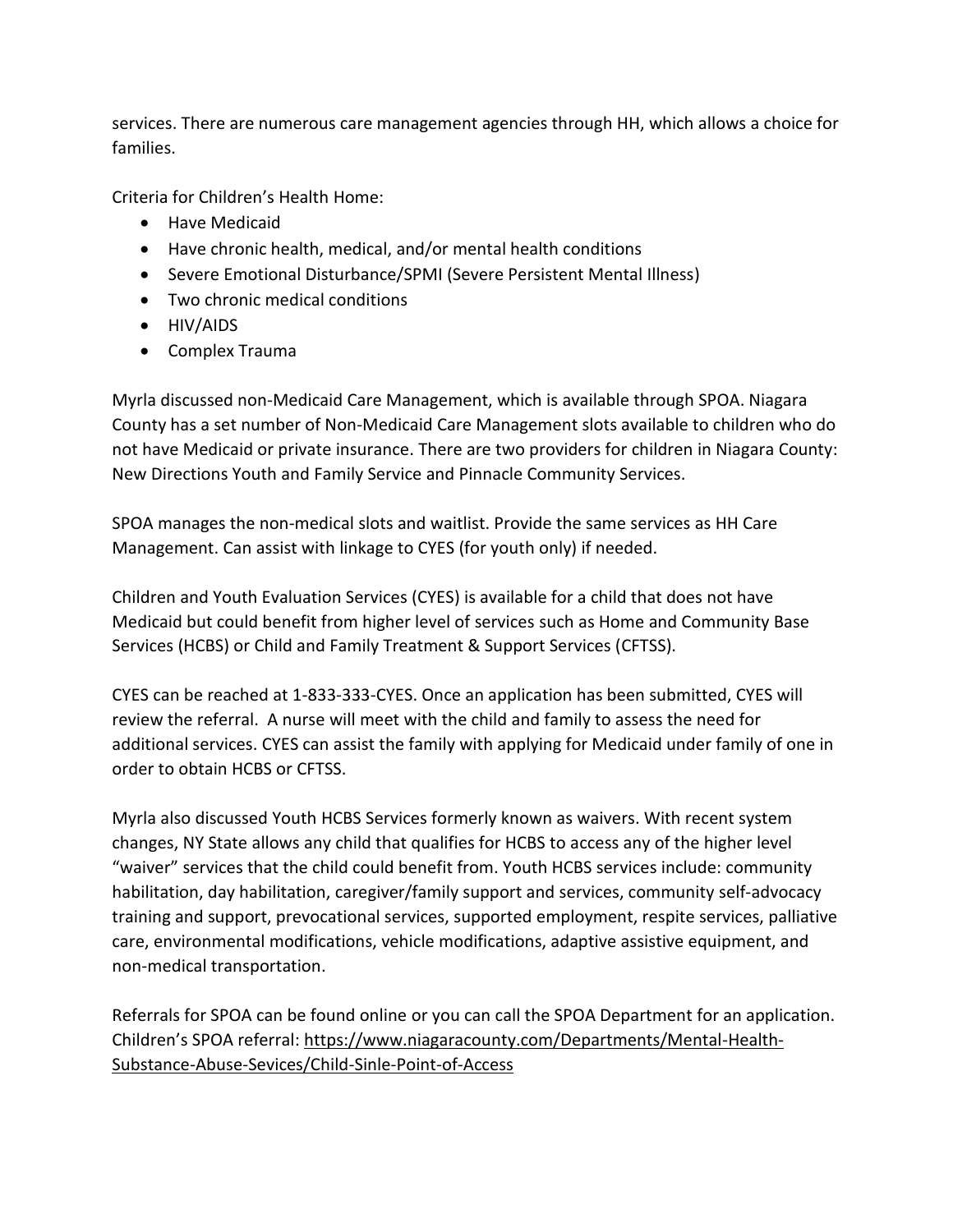# Adult SPOA referral: https://www.niagaracounty.com/Departments/Mental-Health-Substance-Abuse-Sevices/Adult-Single-Point-of-Access

Information for Niagara County Crisis Services:

- 24- hour Crisis phone line (716) 285-3515 (Free, confidential support, information, referral)
- 24 –Our Mobile Crisis Response Team
- Critical incident stress debriefing/defusing. This service is available to individuals, families, or groups who have faced a recent tragic or traumatic event.

**Kristin Miller and Megan Bannister Mental Health Services Counselors Orleans Niagara BOCES 4124 Saunders Settlement Rd. Sanborn, NY 14132 [kmiller@onboces.org](mailto:kmiller@onboces.org) [mbannister@onboces.org](mailto:mbannister@onboces.org)**

Kristin and Megan offer mental health service counseling for Orleans Niagara BOCES component districts. They can provide a variety of services to assist and support to school districts involving mental health. They spoke about services they provide and trends they are seeing at this time while working with their students and families.

Kristin and Megan provide mental health services for students and help to fill in the gaps with school counselors. They can provide mental health home visits to help provide supports. Kristin and Megan provide weekly zoom sessions with families and students that are struggling during school closures. They can provide community referrals when needed and help to coordinate mental health care.

This year, they are seeing an increase anxiety, parents worried about schools closings, students struggling with two days per week and scheduling.

While on their home visits, they find families that are overwhelmed. They find students will not work on their computer and are not logging in. The increase stress in homes is challenging for families.

During the meeting, Kristin and Megan answered questions about their program and trends they are seeing. They were asked about what ages need more support during this time of COVID closures. Kristin mentioned that she is seeing third and fourth graders needing more support. She also mentioned that juniors and seniors are having an increase in anxiety. For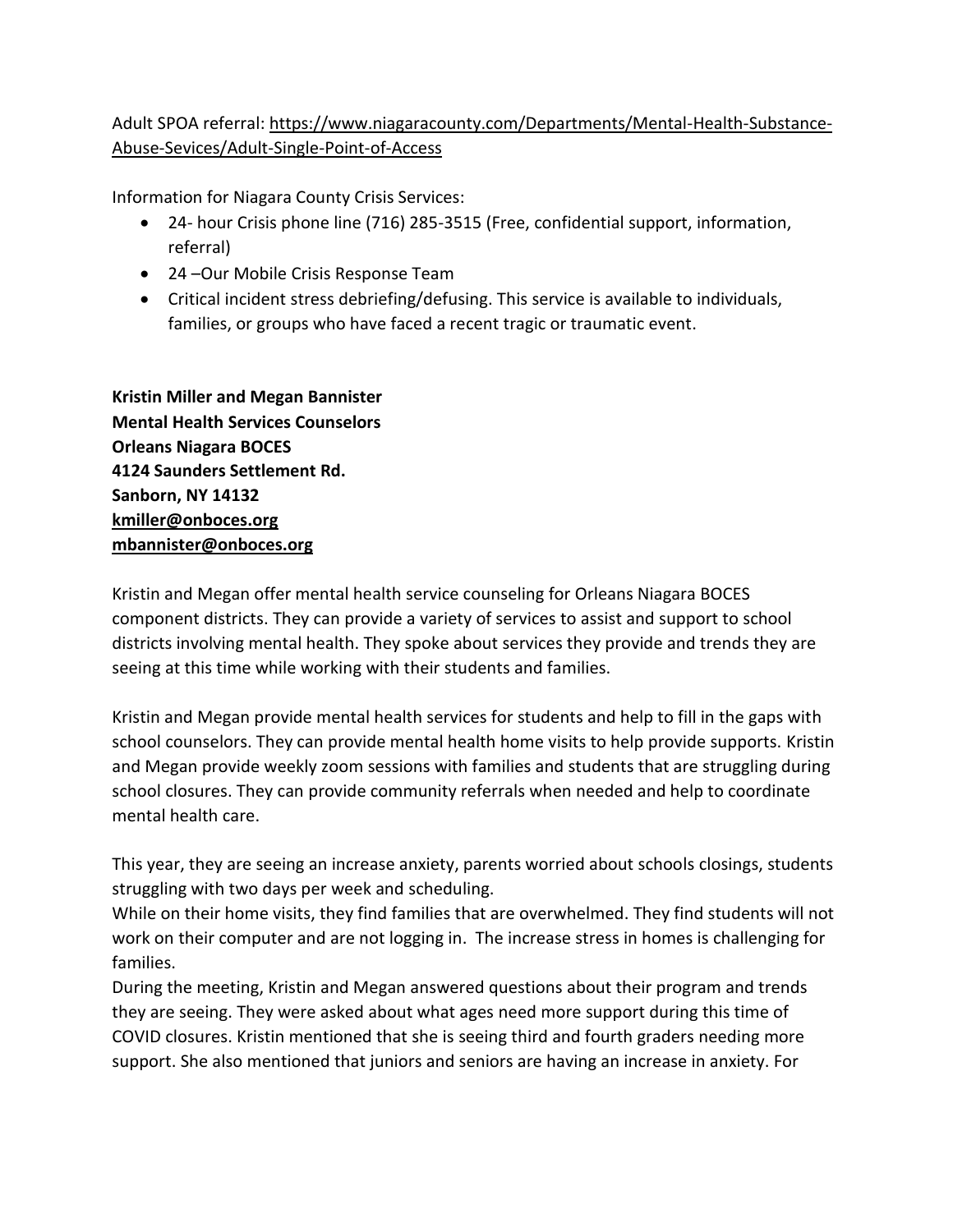example, there are questions involving the January Regents being cancelled. People do not have answers to how this will effect students, which increases anxiety.

Megan mentioned kindergarteners are having a hard time adjusting in their classroom just two days per week. They both mentioned elementary regression seen with services such as speech and an increase in behavior issues.

If your district is interested in Mental Health Services provided through O/N BOCES, have your building supervisor contact O/N BOCES Special Programs Office. Kristin and Megan can also provide professional development for school districts.

**Kyla Hoffman PROS Center For Wellness 33 Ontario Street Lockport, NY 14094 Mental Health Counselor/ Vocational Specialist (716) 433-1937 ext. 211 [kyla.hoffman@daleassociation.com](mailto:kyla.hoffman@daleassociation.com)**

Kyla presented on the PROS Center for Wellness located at the Dale Association in Lockport, NY. They offer programs for ages 18 and older for individuals with mental health conditions. The PROS Program (Personalized Recovery-Oriented Services), integrates treatment, support and rehabilitation in a manner to facilitate recovery and integration into the community.

PROS supports goals to improve functioning, increase employment, attain higher levels of education, enhance relationships and secure preferred housing. PROS offers flexible group counseling, individual's sessions focusing on goal setting, duel disorder counseling, treatment planning, sessions for medication management and other health concerns, duel disorder counseling. They also offer vocational counseling sessions that focuses on job preparation, maintenance skills, and volunteer opportunities, etc. PROS offers many groups, such as career discovery, young adult group, art therapy, music groups and other options as well.

PROS Program hours are 9:45 am-2:30 pm, Monday through Friday. They provide Medicaid transportation for their participants.

#### **Updates:**

**Parent Network**: Tonia Weichmann shared information about trainings that are coming up through Parent Network. There will be a training on holiday stress during time at COVID and other traditional trainings. Tonia mentioned that RCASA and transition groups will be moving from Transition Source to Schoology to share information.